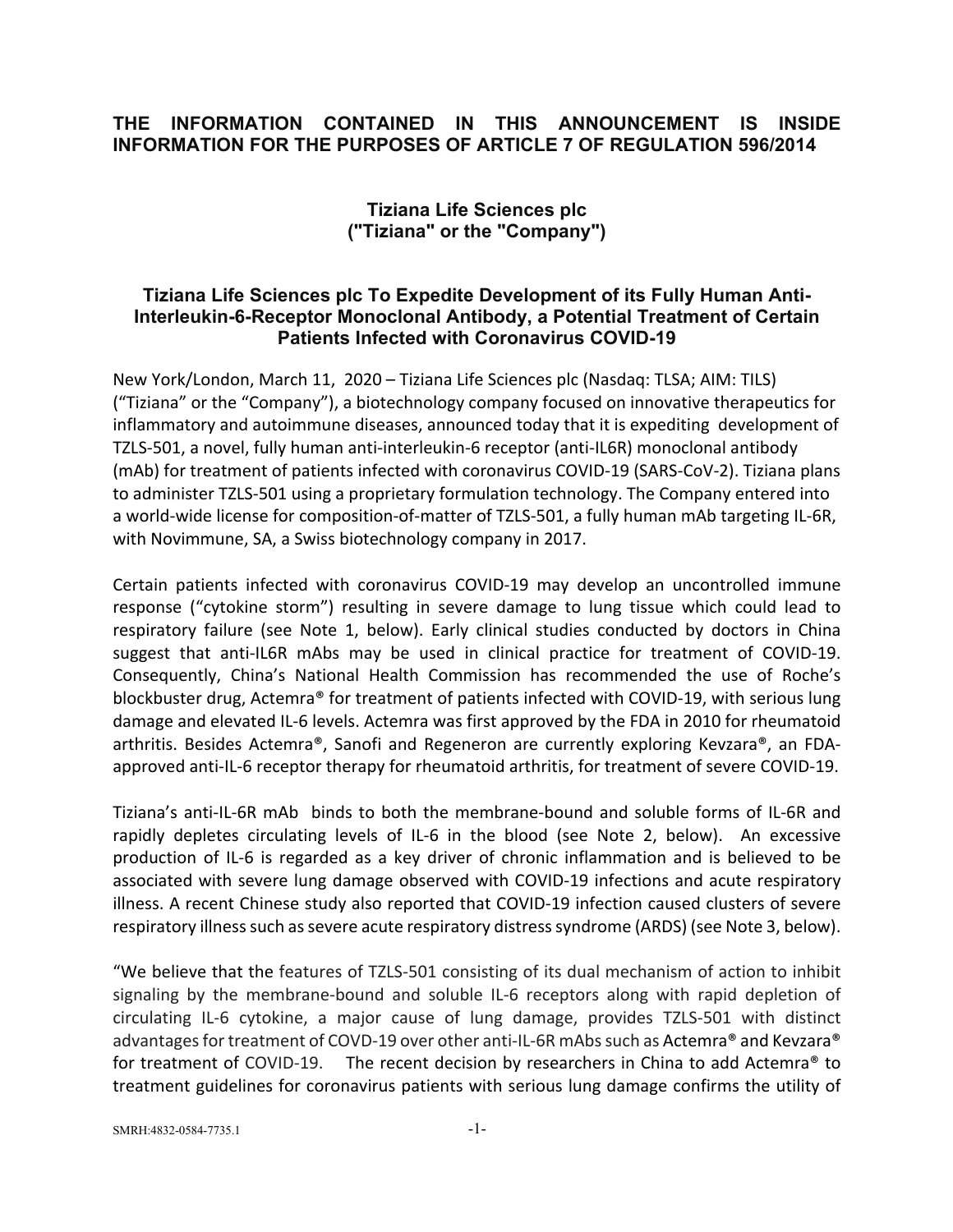anti-IL6R mAb. We are excited to move forward with our clinical development plan to expedite evaluation in patients as soon as possible", said Dr. Kunwar Shailubhai, CEO & CSO of Tiziana Life Sciences.

## **Notes**

Reference is made above to the following third-party publications:

- 1. **Chaolin Huang, et al.,** Clinical features of patients infected with 2019 novel coronavirus in Wuhan, China. The Lancet, volume 395, pages 497-506. 2020. Published online January 24, 2020.
- 2. **Lacroix, M. et al.,** Novel Insights into Interleukin 6 (IL-6) Cis- and Trans-signaling Pathways by Differentially Manipulating the Assembly of the IL-6 Signaling Complex. J Biol Chem**.** 2015 Nov 6; 290(45): 26943–26953.
- 3. **Chan, Jasper Fuk-woo et. al.,** A familiar cluster of pneumonia associated with the 2019 novel coronavirus indicating person-to-person transmission: a study of a family cluster. The Lancet, volume 395, pages 514-523. 2020. Published online January 24, 2020.

The person who arranged for the release of this announcement was Dr. Kunwar Shailubhai, CEO & CSO of Tiziana Life Sciences.

## **About TZLS-501**

TZLS-501, a fully human mAb, was acquired from Novimmune, SA, a Swiss biotechnology company, in 2017. The cytokine, IL-6, a major determinant in the priming of pathogenic T cells to produce an inflammatory response, binds to its receptor subunit IL-6Rα on the cell membrane. The receptor IL-6Rα can be shed in soluble form, sIL6Rα, which binds to circulating IL-6 cytokine in the blood. The downstream signaling from this complex mediates proinflammatory effects underlying inflammatory diseases such as rheumatoid arthritis (RA) and acute respiratory distress syndrome (ARDS). The Company believes that the features of TZLS-501 consisting of its dual mechanism of action to inhibit signaling by the membrane-bound and soluble IL-6 receptor and the rapid depletion of circulating IL-6 cytokines, a major cause of lung damage, provides TZLS-501 with distinct advantages for treatment of COVD-19.

### **About Tiziana Life Sciences**

Tiziana Life Sciences plc is a UK biotechnology company that focuses on the discovery and development of novel molecules to treat human disease in oncology and immunology. In addition to Milciclib, the Company is also developing Foralumab for liver diseases. Foralumab is the only fully human anti-CD3 monoclonal antibody in clinical development in the world. This monoclonal antibody has potential application in a wide range of autoimmune and inflammatory diseases, such as nonalcoholic steatohepatitis ("NASH"), ulcerative colitis, multiple sclerosis, type-1